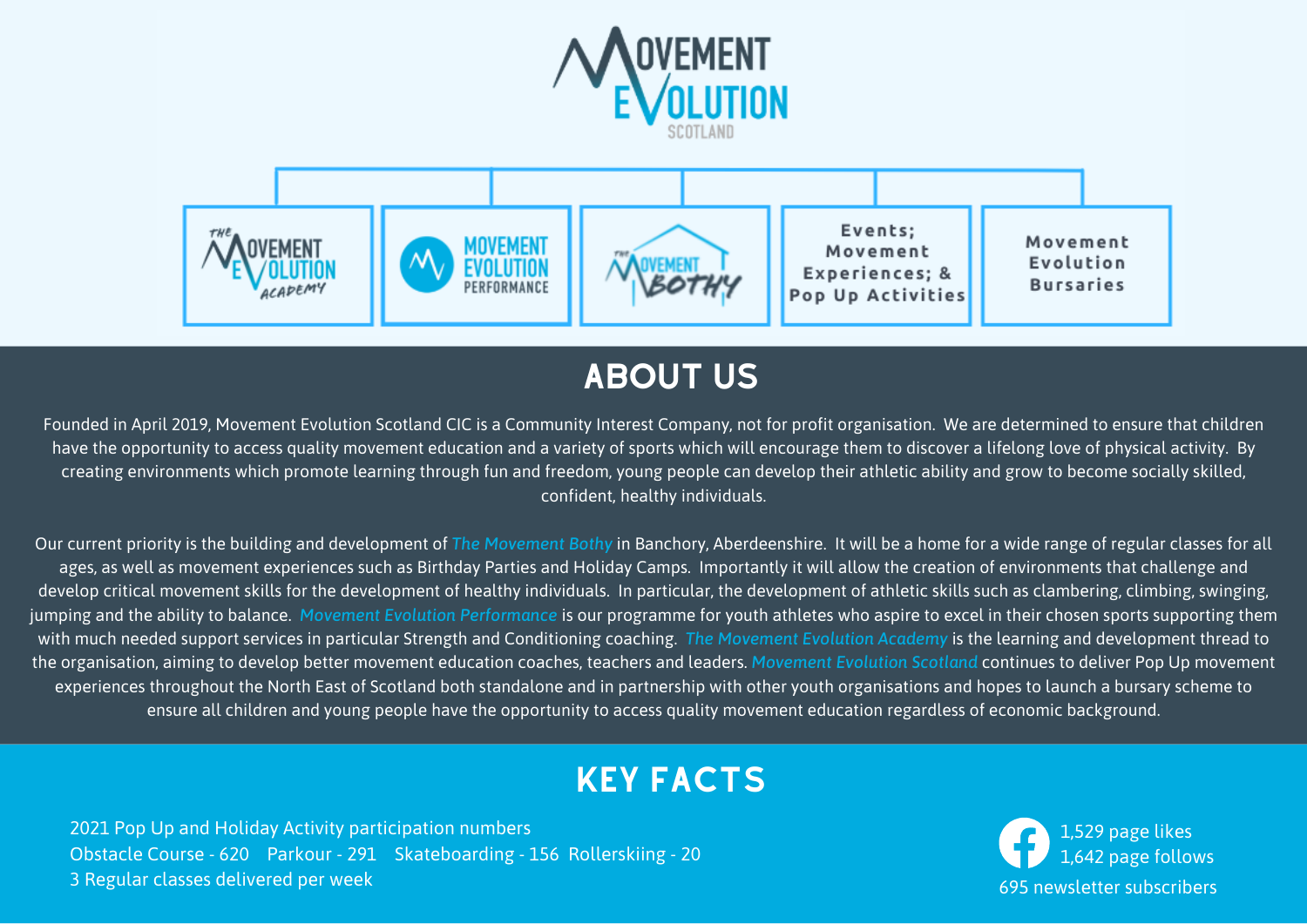# SPONSORSHIP PACKAGES

### **BENEFITS**

- Eight foot banner with business logo within The Movement Bothy
- Business logo on all staff uniform printed during year
- · Sponsorship of one social media post per month
- Business logo on website

### **OPTIONS**

- £1,000 for one year
- £1,750 for two years
- £1,400 for one year
- £2,500 for two years

### TWO PACKAGES AVAILABLE

### **BENEFITS**

- · Eight foot banner with business logo within The Movement Bothy
- Sponsorship of one social media post per month
- Business logo on website

### **OPTIONS**

### SIX PACKAGES AVAILABLE

- £200 for one year
- £300 for two years

### EIGHT PACKAGES AVAILABLE

www.movementevolution.org hello@movementevolution.org

# GOLD **I** SILVER **I** BRONZE

### **BENEFITS**

- Sponsorship of one issue of digital. Movement Evolution Scotland newsletter including associated social media posts
- Business logo on website

### **OPTIONS**